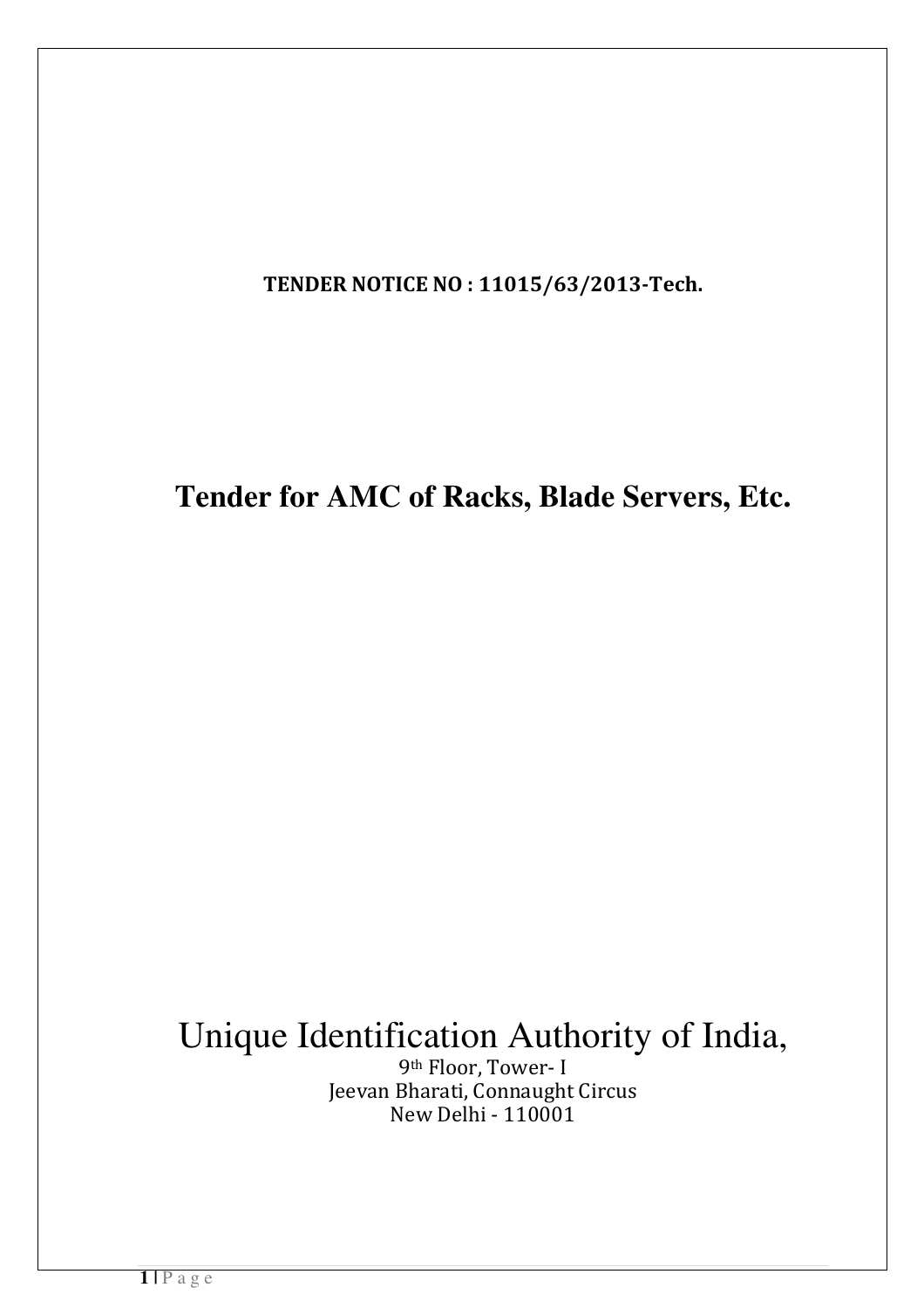| TENDER NOTICE NO.                      | ÷   | 11015/63/2013-Tech.                                                                                                                                                                                                                             |
|----------------------------------------|-----|-------------------------------------------------------------------------------------------------------------------------------------------------------------------------------------------------------------------------------------------------|
| PUBLICATION DATE                       | ÷   | 27 <sup>th</sup> Sept., 2013                                                                                                                                                                                                                    |
| DATE OF SUBMISSION OF TENDER           | - 1 | 14 <sup>th</sup> October 2013 at 3:00 PM                                                                                                                                                                                                        |
| DATE OF TIME OPENING                   |     | 14th October 2013 at 3:30 PM                                                                                                                                                                                                                    |
| NAME AND ADDRESS OF TENDERER :         |     | Shri S. Das<br>Assistant Director General (Technology)<br>Unique Identification Authority of India<br>Planning Commission, Govt. of India<br>9 <sup>th</sup> Floor, Tower I,<br>Jeevan Bharati Building, Connaught Circus<br>New Delhi - 110001 |
| <b>TELEPHONE NUMBER</b>                | ÷   | 23462620                                                                                                                                                                                                                                        |
| <b>E-MAIL ADDRESS OF THE TENDERER:</b> |     | adgtech.hqr@uidai.gov.in                                                                                                                                                                                                                        |
| <b>EARNEST MONEY DETAILS:</b>          |     |                                                                                                                                                                                                                                                 |

1. Rs. 20,000/- by demand draft in favour of PAO, UIDAI, New Delhi.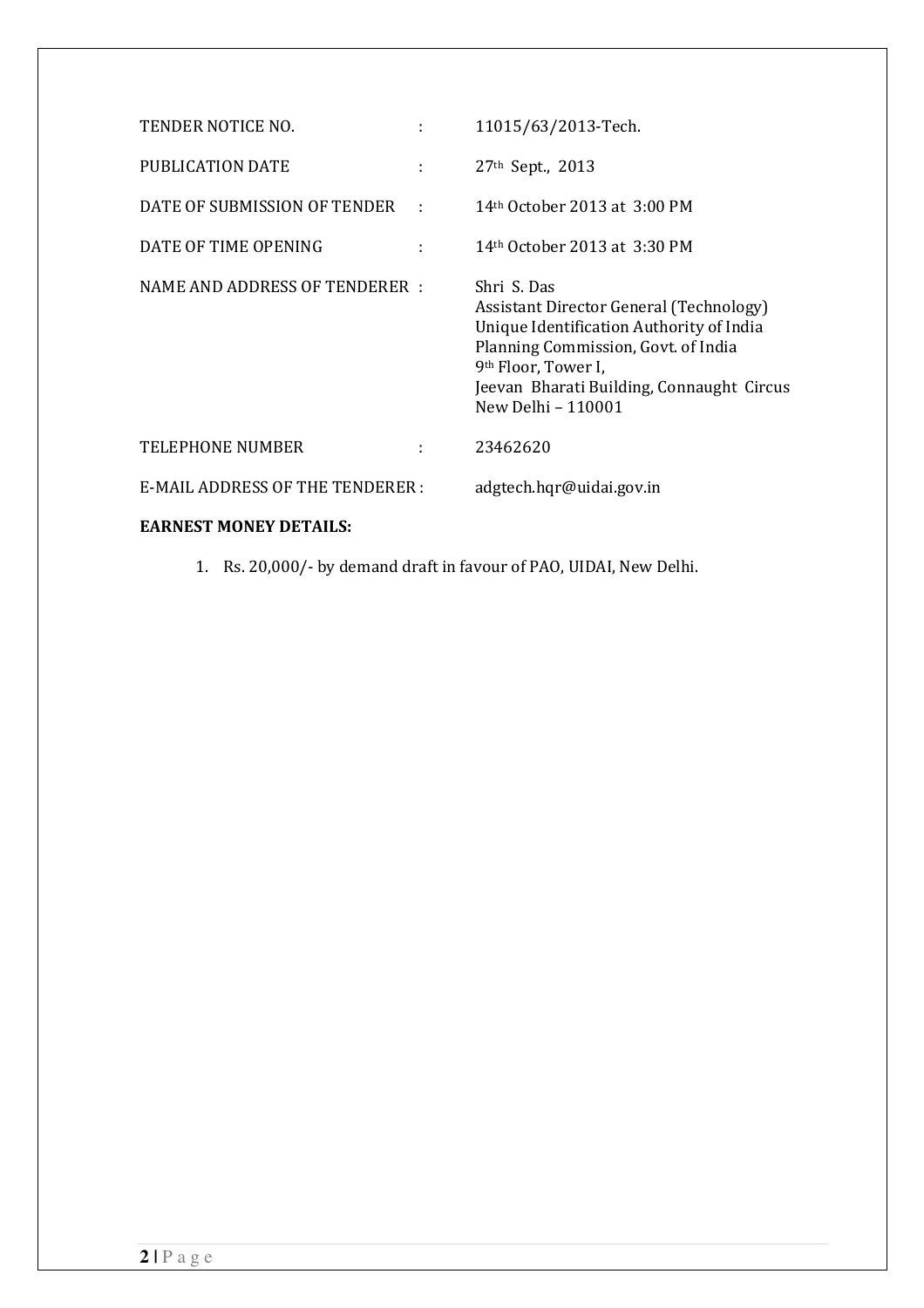### INSTRUCTIONS TO BIDDERS

## 1. Definitions

In this document, the following terms shall have following respective meanings:-

- 1.1 "Authorized Representative" shall mean any person authorised by either of the parties.
- 1.2 "Bidder" means the company providing the services/Items under Agreement.
- 1.3 The word Bidder when used in the pre award period shall be synonymous with Bidder, and when used after award of the Contract shall mean the successful Bidder with whom UIDAI signs the agreement for rendering of services..
- 1.4 "UIDAI" shall stand for Unique Identification Authority of India.
- 1.5 "AMC" shall stand for Annual Maintenance Contract.

## 2. Invitation for Bids

2.1 Unique Identification Authority of India is looking for vendors for AMC of following items at Bangalore:-

| SI <sub>NO</sub> | Item Description                                                                                                                                                                                                                                                                                                                                                                                                                                                                                                                                                                                                                                                                                                                                                                                                                                                                                                                                                                                                                                                                                                                   | Qty |
|------------------|------------------------------------------------------------------------------------------------------------------------------------------------------------------------------------------------------------------------------------------------------------------------------------------------------------------------------------------------------------------------------------------------------------------------------------------------------------------------------------------------------------------------------------------------------------------------------------------------------------------------------------------------------------------------------------------------------------------------------------------------------------------------------------------------------------------------------------------------------------------------------------------------------------------------------------------------------------------------------------------------------------------------------------------------------------------------------------------------------------------------------------|-----|
| 1.               | Blade Server (INTEL XEON) 1U/2U size based on Single Intel Xeon<br>Quad Core E5450 (3.0GHz, 12MB L2 cache) processor, M/s based on<br>Intel 5000P chipset supporting dual processor, 4GB of FB DDR2-667<br>memory with ECC expandable to 16GB. Graphic controller with<br>minimum 16MB graphic memory, 2x146 GB Hot Swap SAS drives<br>supporting RAID 0/1, Dual Gigabit Ethernet ports, Minimum two<br>expansion slots for HBA and / or NIC card connectivity.<br>$(Make - HP)$                                                                                                                                                                                                                                                                                                                                                                                                                                                                                                                                                                                                                                                   | 50  |
| 2.               | Blade Server 10U Height, Min 14 Blades slot per chassis. Each slots<br>supporting Intel or AMD blade server. Chassis with fully populated<br>suitable hot-swap redundant<br>power<br>supplies configured in<br>configuration and capable to supply power to fully populated chassis.<br>Chassis configured with two gigabit Ethernet switch having minimum 5<br>uplink ports & 16 down link ports to access server Ethernet ports and<br>one management module for server manageability. Maximum 6I/O<br>slots for Ethernet/ fiber switch. Built in combo driver to share among<br>blade server & Ext. USB FDD. The Blade enclosure configured with<br>one blade server of 1U/2U size based on single Interl Xeon Quad Core<br>E5450 (3.0GHz, 12MB L2 cache) processor, M/s based on Interl<br>5000P chipset supporting dual processor, 4GB of FB DDR2- 667<br>memory with ECC expandable to 16 GB. Graphic controller with<br>minimum 16MB graphic memory, 2x146 GB hot swap SAS drives<br>supporting RAID 0/1, dual Gigabit Ethernet ports, Minimum two<br>expansion slots for HBA and /or NIC card connectivity.<br>(Make – HP) | 04  |
| 3.               | Rackmount Server ( RS4 -4U) having dual quad core Xeon<br>E7320/E7420, Four quad core processor support, 4*2GB DDR2 - 400<br>MHz DIMM ECC memory, Integrated SAS controller having 512 MB<br>buffer memory with battery backup & supporting RAID 0,1 &5, dual<br>port giga bit Ethernet controller, 5 x146 GB SAS HS HDD, IDE, DVD<br><b>ROM Drive</b><br>$(Make - HP)$                                                                                                                                                                                                                                                                                                                                                                                                                                                                                                                                                                                                                                                                                                                                                            | 01  |
| 4.               | Desktop system with Intel Core2 Duo E7500(2.93Ghz speed, 3MB L2<br>Cache & 1066Mhz FSB) or higher processor, 2GB DDR-II, 250 GB or<br>Higher SATA -II HDD, DVD writter, Gb Ethernet port & 4xUSB, Kbd,<br>Optical mouse with mouse pad.<br>(Make - Wipro)                                                                                                                                                                                                                                                                                                                                                                                                                                                                                                                                                                                                                                                                                                                                                                                                                                                                          | 05  |
| 5.               | OEM 42 U Rack with following specifications.<br>a.) Should be with solid grounding kit to carry heavy static load<br>up to 900 kg.<br>b.) Cabinet should be powder coated.<br>c.) Rear & Front door should be perforated to allow an efficient<br>airflow into the components installed in the rack. Closed side<br>panel.                                                                                                                                                                                                                                                                                                                                                                                                                                                                                                                                                                                                                                                                                                                                                                                                         | 20  |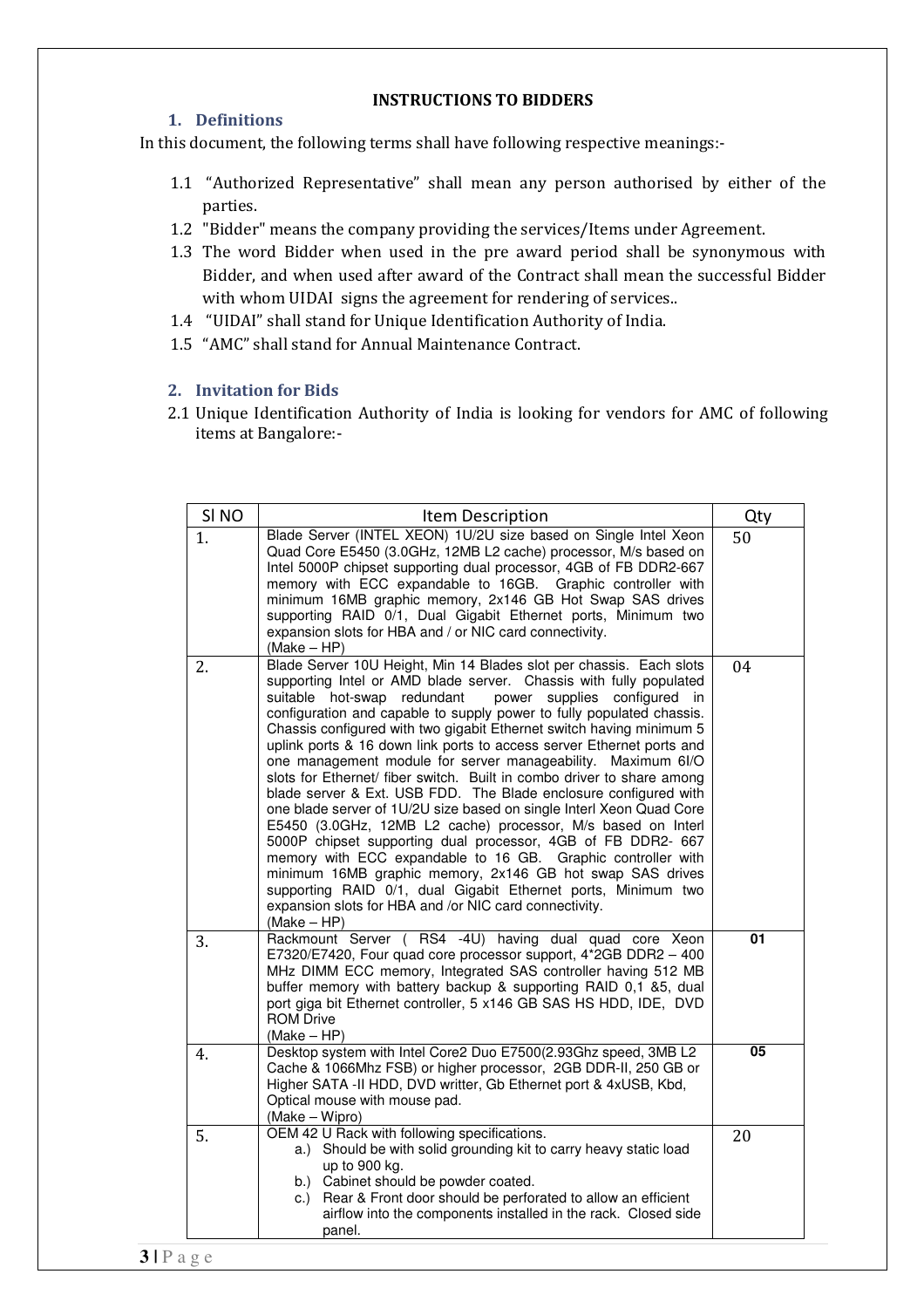|     | Equipped with modular power distribution unit, occupying<br>d.)<br>Zero rack space. PDU should have minimum 15no of<br>Industry standard IEC type redundant power sockets. PDU<br>should be in modules so that standard cable available with<br>equipment can be connected PDU socket.<br>e.) Rack should be equipped with minimum four blower at top &<br>adequate number of fans at bottom for heat dissipation.<br>(Make - Valrack) |     |
|-----|----------------------------------------------------------------------------------------------------------------------------------------------------------------------------------------------------------------------------------------------------------------------------------------------------------------------------------------------------------------------------------------------------------------------------------------|-----|
| 6.  | 19" TFT Flat monitor 1280 * 1024 resolution (Make – Wipro)                                                                                                                                                                                                                                                                                                                                                                             | 05  |
| 7.  | 4Gbps HBA card for integration with blade server<br>(Make –Emulex)                                                                                                                                                                                                                                                                                                                                                                     | 50  |
| 8.  | FC switch Module with Minimum Two FC up link port and six down link<br>ports (Make -HP)                                                                                                                                                                                                                                                                                                                                                | 08  |
| 9.  | Optical fibre multimode cable 15 meter LC to LC (Make -HP)                                                                                                                                                                                                                                                                                                                                                                             | 50  |
| 10. | Optical fibre multimode cable 5 meter LC to LC (Make -HP)                                                                                                                                                                                                                                                                                                                                                                              | 400 |
| 11. | 10Gb Ethernet Switch Module with 4Nos of 10G uplink ports having<br>optic SR transceivers and 14 Downlink ports<br>(Make - HP                                                                                                                                                                                                                                                                                                          | 08  |
| 12. | 10GB SFP Module (Make – HP)                                                                                                                                                                                                                                                                                                                                                                                                            | 32  |

- 2.2 Bidders are advised to study all commercial aspects, instructions, forms terms and specifications carefully in the tender document. Failure to furnish all information required in the tender document or submission of a bid not substantially responsive to the tender document in every respect will be at the bidder's risk and may result in the rejection of the bid.
- 2.3 Contract period would be for 1 year, which may be extendable by another 2 years at the discretion of UIDAI.
- 2.4 Commercial bid alongwith proposal sheet at Annexure II, should be sealed in envelop and subscribing tender number and due date.
- 2.5 In commercial bid, price includes all taxes as applicable during the period of contract. No additional information will be entertained after due date.
- 2.6 The draft for earnest money must be in a separate sealed envelope indicating EMD, the amount, tender Notice number and due date should be enclosed with the bid.
- 2.7 The tender should be submitted along with refundable EMD of Rs. 20,000/-(Rupees Twenty Thousand)in the shape of Demand Draft valid for a period of 6 months in favour of the PAO, UIDAI payable at New Delhi. Tenders which are not accompanied by earnest money or incomplete in any respect will be rejected out rightly.
- 2.8 Successful bidder must submit performance security deposit of 15% of the total value of contract in the form of unconditional & irrevocable performance Bank Guarantee (PBG) or Demand Draft from any Nationalized Bank in favour of the "PAO, UIDAI" and payable at New Delhi.
- 2.9 Payment of bill will be made through the crossed account payee cheque drawn in favour of bidder or through RTGS on submission of Invoice and acceptance from the authorised person of UIDAI.
- 2.10 Payment will be done on six monthly basis. First payment will be made on completion of 06 month from the date of commencement of AMC.
- 2.11 Schedule for Invitation to Tender:
	- a) Address at which the tender is to be submitted:

Shri S. Das Assistant Director General (Technology) Unique Identification Authority of India UIDAI), Planning Commission, Govt. of India (GoI),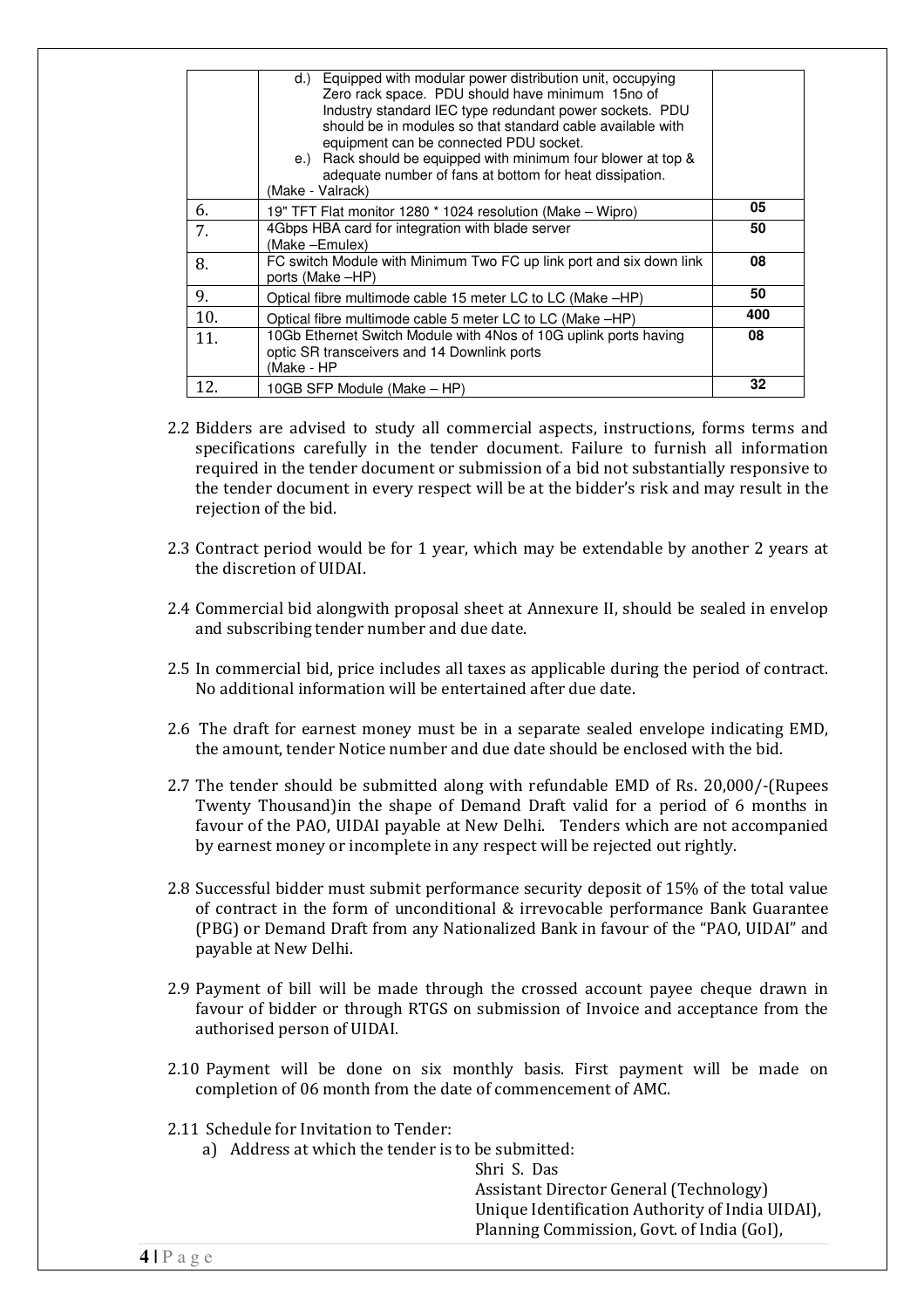#### 9th Floor, Tower I, Jeevan Bharati Building, Connaught Circus, New Delhi – 110001

b) Last date and time for submission of bid:

14th October 2013 at 3:00 PM

c) Date of opening of Commercial bids:

14th October 2013 at 3:30 PM

- d) Date till which the tender is valid: 90 days from the opening of technical bid.
- e) UIDAI shall not be responsible for any postal delay about non-receipt/nondelivery of the documents.
- f) The bidder is required to provide AMC services of all the items to the satisfaction of UIDAI at respective sites.
- g) Validity of bid would be 90 Days.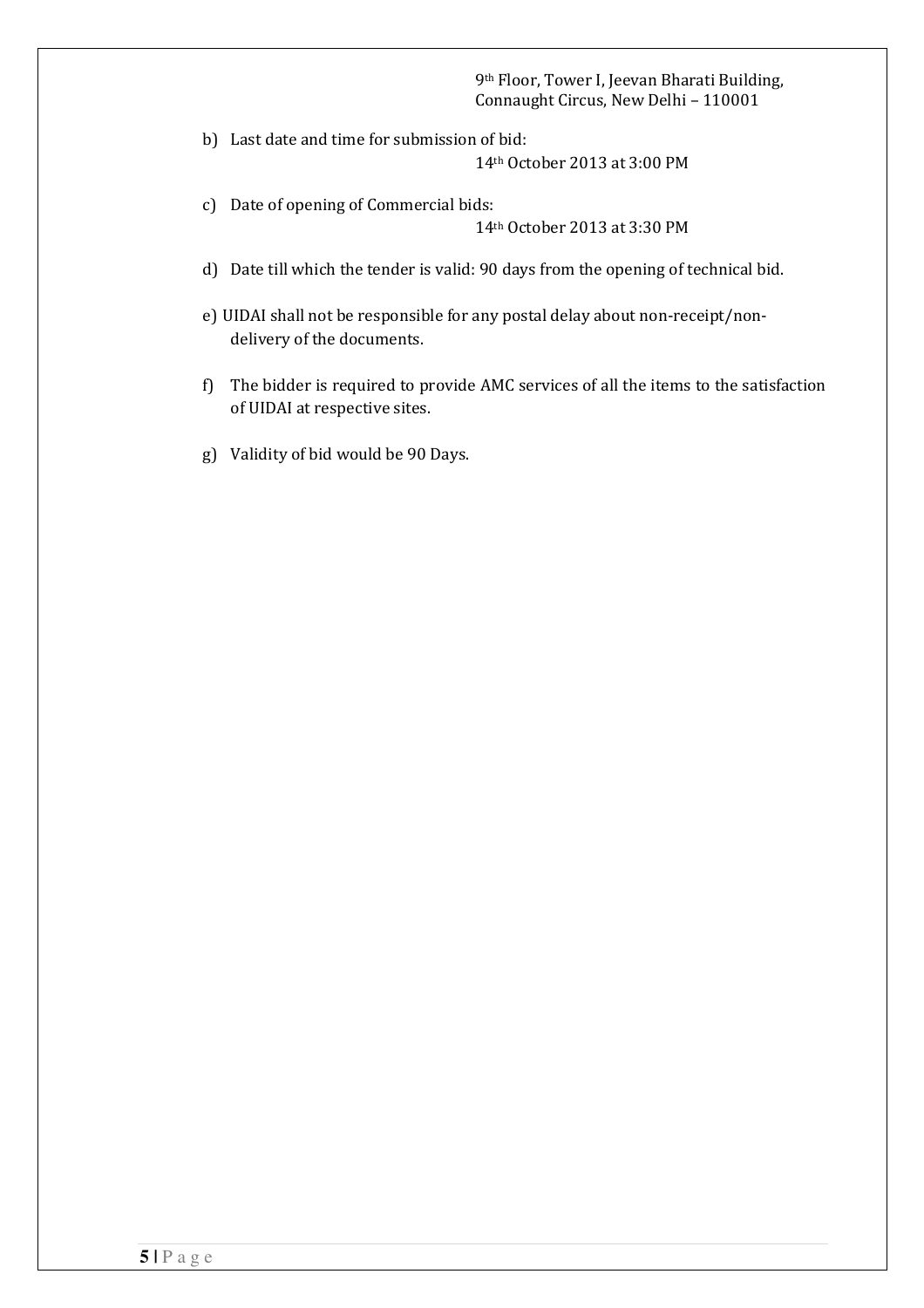# **ANNEXURE I- COMMERCIAL BID**

| SI.<br>No. | <b>Item</b>                                        | AMC<br>Rate/year | Quantity                      | <b>Total</b> |
|------------|----------------------------------------------------|------------------|-------------------------------|--------------|
| 1.         | <b>Blade Server</b>                                |                  | 50 (fifty) nos.               |              |
| 2.         | <b>Blade Server</b>                                |                  | 4 (four) nos.                 |              |
| 3.         | Rackmount Server (RS4-4U)                          |                  | $1$ (one) no.                 |              |
| 4.         | Desktop system                                     |                  | 5 (five) nos.                 |              |
| 5.         | OEM 42 U Rack                                      |                  | 20<br>(twenty)<br>nos.        |              |
| 6.         | 19" TFT Flat monitor                               |                  | 5(five) nos.                  |              |
| 7.         | HBA card                                           |                  | $50$ (fifty) nos.             |              |
| 8.         | FC switch Module                                   |                  | 8 (eight) nos.                |              |
| 9.         | Optical fibre multimode cable<br>15 meter LC to LC |                  | 50 (fifty) nos.               |              |
| 10.        | Optical fibre multimode cable 5<br>meter LC to LC  |                  | 400<br>(four<br>hundred) nos. |              |
| 11.        | 10Gb Ethernet Switch Module                        |                  | 8 (eight) nos.                |              |
| 12.        | 10 GB SFP Module                                   |                  | 32 (thirty two)<br>nos.       |              |
|            | Total                                              |                  |                               |              |